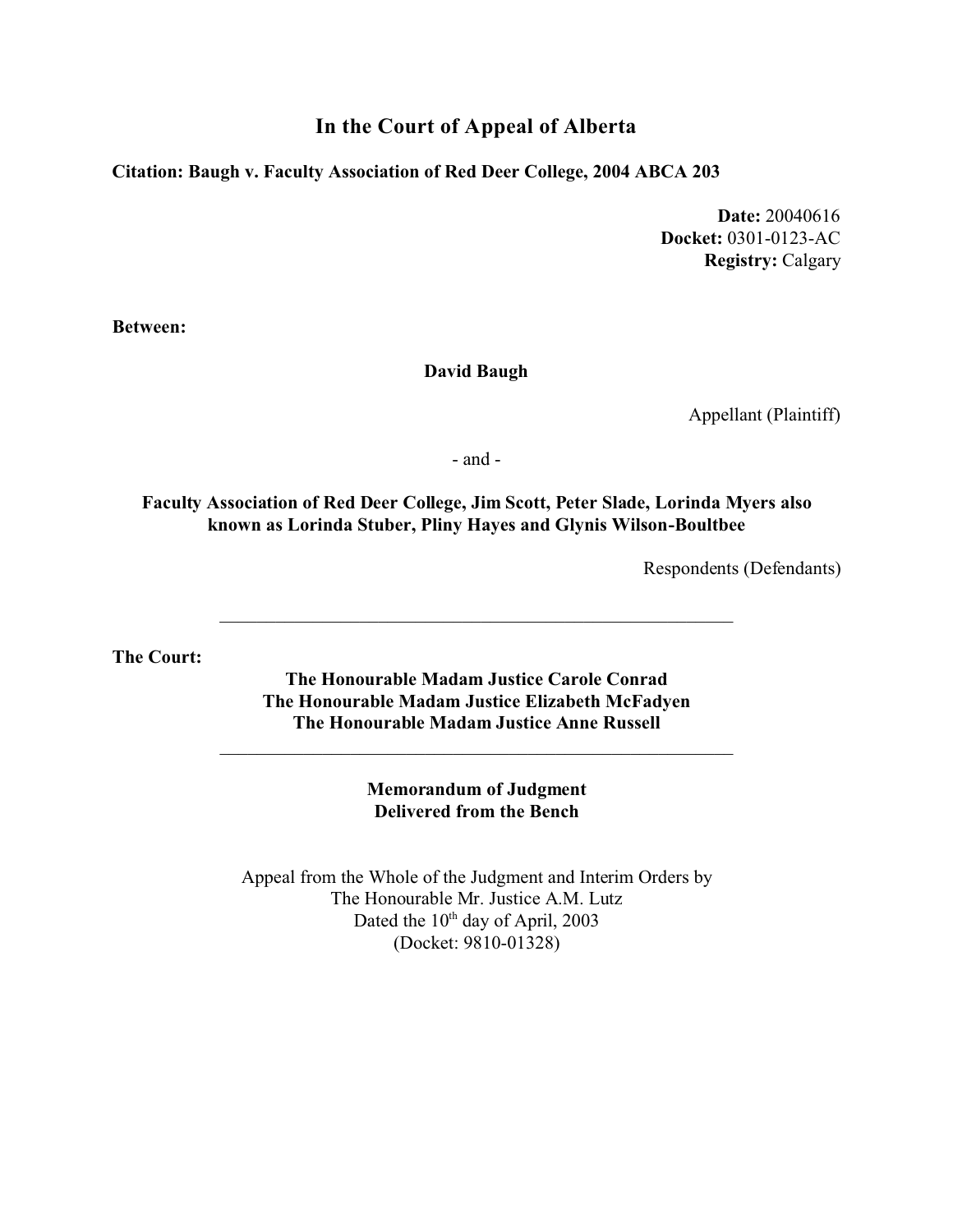### **Memorandum of Judgment Delivered from the Bench**

\_\_\_\_\_\_\_\_\_\_\_\_\_\_\_\_\_\_\_\_\_\_\_\_\_\_\_\_\_\_\_\_\_\_\_\_\_\_\_\_\_\_\_\_\_\_\_\_\_\_\_\_\_\_\_

\_\_\_\_\_\_\_\_\_\_\_\_\_\_\_\_\_\_\_\_\_\_\_\_\_\_\_\_\_\_\_\_\_\_\_\_\_\_\_\_\_\_\_\_\_\_\_\_\_\_\_\_\_\_\_

## **Conrad J.A. (For the Court):**

[1] I have been asked to give the unanimous decision of the court. Dr. Baugh, before announcing a decision, I want to say that you argued well and have said everything that can be said. We are not satisfied, however, that the standard of review has been met. Thus, the appeal is dismissed for the following reasons.

[2] The appellant, Dr. David Baugh ("Baugh"), is an instructor at Red Deer College ("the College") and a member of the Faculty Association at the College ("Faculty Association"). He sued the Faculty Association and various members of the Executive for defamation and breach of the Union's duty of fair representation.

[3] The alleged defamation arose when Dr. Baugh wrote an open letter to the members of the Faculty Association claiming, among other things, that he had been fully exonerated by proceedings under the Board with regard to a complaint against him alleging professional misconduct. The president of the Faculty Association wrote a letter to its membership stating that the claim that Baugh had been fully exonerated on all charges by proceedings under the Board is not at all accurate. Dr. Baugh alleges that statement is defamatory.

[4] The claim for breach of the duty of fair representation was based on the appellant's belief that the Faculty Association acted without due process and in bad faith when dealing with a complaint of professional misconduct in front of the Professional Standards Committee. As a result, Dr. Baugh says he was required to obtain a lawyer.

[5] The respondents filed a statement of defence and then sought summary judgment under Rule 159 of the *Rules of Court*. The chambers justice granted the application, holding that the defamation action could not be sustained because the words that were alleged to be offensive were not capable of being defamatory and, in any event, they were true. Baugh's letter leaves the impression that he was exonerated on the merits by the Board which was not the case. The justice dismissed the action for breach of the common-law duty of fair representation holding that the duty did not apply to internal Union matters and the appellant had never asked the Union for help. From these findings Dr. Baugh appeals.

[6] The standard of review in the Court of Appeal on an appeal from a summary judgment decision is "whether an error of law has been made or the decision is unreasonable in that no weight or insufficient weight has been given to relevant considerations": *Herman v. Blomme*, [1993] A.J. No. 645 (C.A.) at para. 2. Thus, absent an error of law, a chambers justice has considerable discretion in an application for summary judgment and this court does not interfere unless the justice has come to an unreasonable conclusion. We have reviewed the reasons of the learned justice and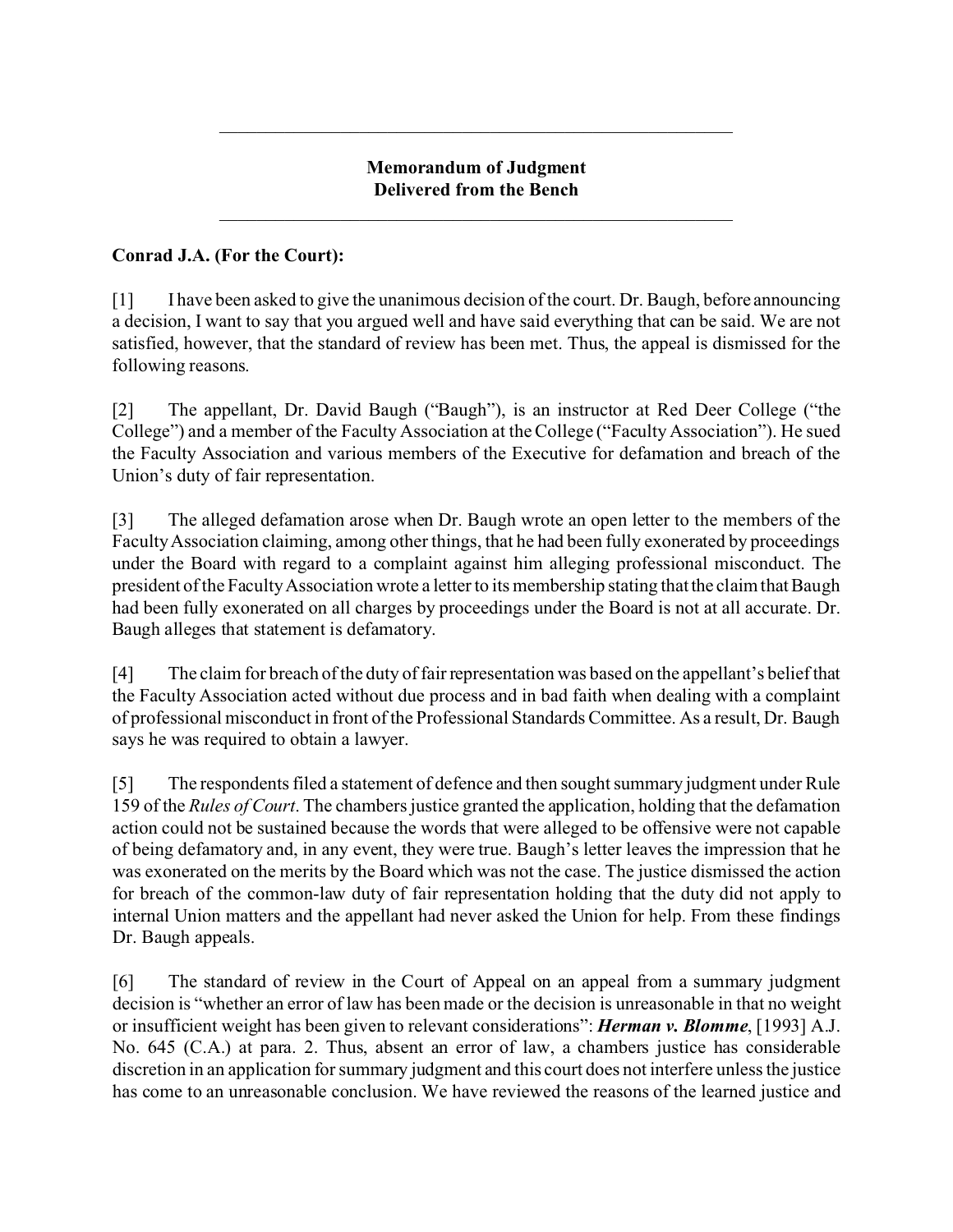listened carefully to the arguments made before us. We are not convinced that the chambers justice committed any errors that would allow us to intervene. He stated the applicable law correctly, and his conclusions in applying the law to the facts were reasonable. His conclusion that the statement was not defamatory in the totality of the circumstances, which included Dr. Baugh's letter prompting the response, is reasonable. Similarly, his finding that the Faculty Association statement was true was also reasonable. As a result, the appeal is dismissed.

Appeal heard on May 20, 2004

Memorandum filed at Calgary, Alberta this 16th day of June, 2004

Conrad J.A.